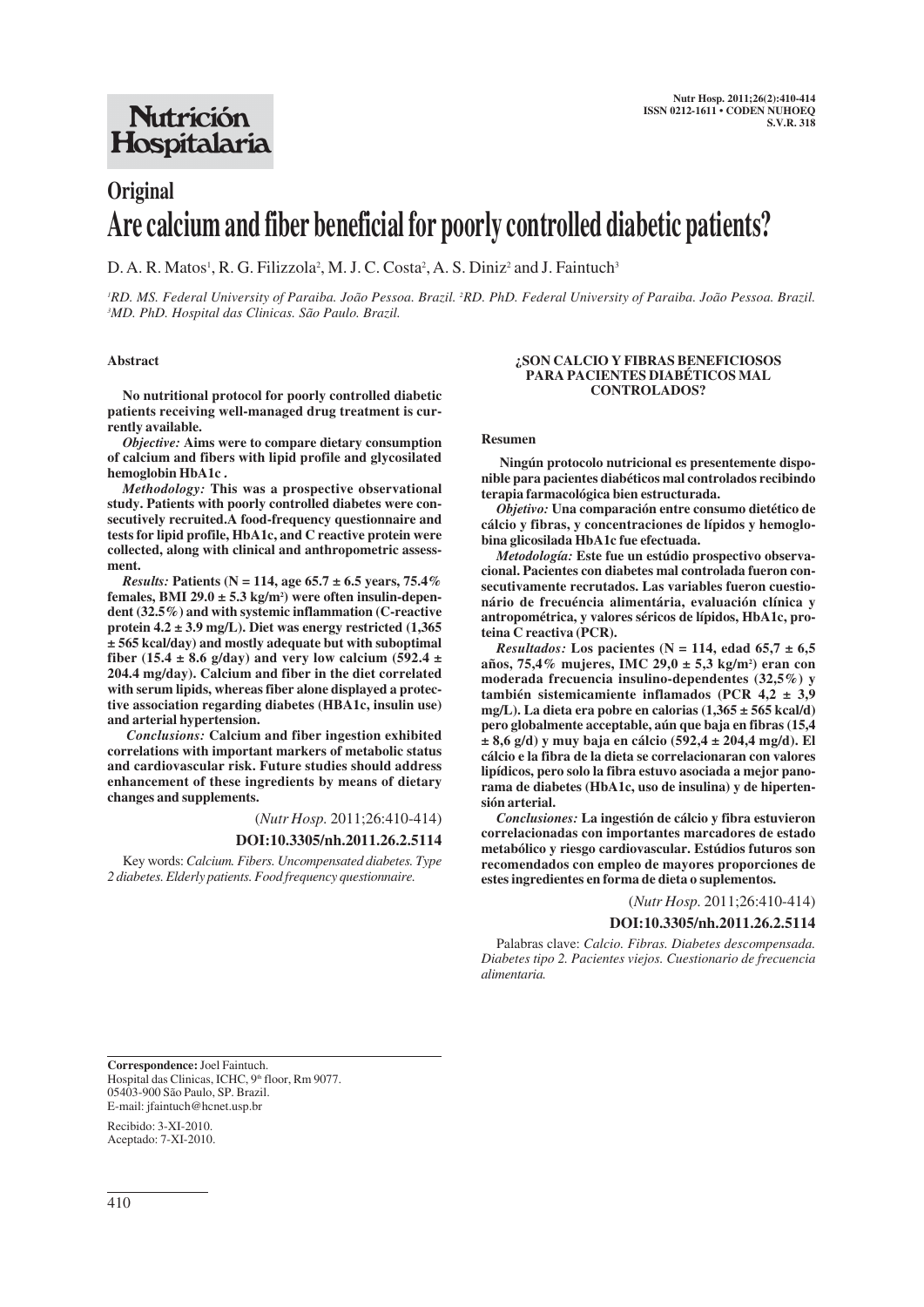#### **Introduction**

Optimal HbA1c levels are achieved in 53% of adult type 2 diabetes (t2dm) patients only, and failures may be more numerous in the aged population.<sup>1,2</sup> Dietary tools for the management of diabetic patients have mostly been devised before the advent of modern pharmacologic alternatives, and in the best of circumstances the role of alimentation has been an adjuvant one, comparable to exercise and other lifestyle changes. In the case of drug resistant diabetic patients,  $3,4$  a gap in the rapeutic guidelines is highlighted.

A beneficial role for fibers in t2dm and hypercholesterolemia has been announced for more than three  $decades$ ,<sup>5</sup> and in the last 10 years, also calcium ingestion has been associated with some protective effects against obesity, insulin resistance and dyslipidemia.6-9 Yet, no study could be found with elderly poorly-controlled diabetic cases.

This investigation was performed to scrutinize the possible influence of dietary calcium and fibers on plasma lipoprotein profile. The hypothesis was that useful associations would be encountered, paving the way for therapeutic interventions in such refractory population.

## **Methods**

#### *Ethical procedures*

Each subject provided written informed consent. The research protocol was approved by the institutional Ethics Committee.

## *Population*

The study population was composed by outpatient subjects diagnosed with t2dm according to the American Diabetes Association/ADA.10 Criteria of inclusion were males or females  $\geq 60$  years old, with or without comorbidities, insulin-dependent or managed by oral agents, and exhibiting glycated haemoglobin (HbA1c  $\geq 7\%$ ) despite medically supervised pharmacologic treatment ).4,5 Criteria of exclusion were sepsis, shock, coma or organ failures, trauma , surgery, cardiovascular event or hospitalization in the last two months, exacerbation of inflammatory diseases (Crohn's disease, ulcerative colitis, rheumatoid arthritis), use of antibiotics, corticosteroids, immune modulators, cancer radio or chemotherapy, dietary or vitamin-mineral supplements in the last two months, or refusal to participate in the protocol.

#### *Experimental design*

This was a prospective observational cohort study with no randomization, and no pharmacologic or dietetic intervention was part of the protocol.

#### *Stratification*

Patients were stratified according to gender, age (60- 65 years versus > 65 years old) and obesity (BMI  $\geq 30$ versus  $BMI < 30$  kg/m<sup>2</sup>).

## *Dietary assessment*

A 72-item food-frequency questionnaire which was validated by Lima et al.<sup>11</sup> for Brazilian foods, ingredients and cooking methods was selected. Portions were estimated with the help of photographs, and the presence of a spouse or relative was requested for crosschecking all answers. Informations were collected for both weekdays and weekends, and nutrients were adjusted for total energy before analysis . Findings concerning macronutrients, total fiber and calcium were calculated by Dietsys software, version 4.0 (National Cancer Institute, Bethesda, MD, USA), adapted for nonstandard or regional nutrients and portions whenever required.

#### *Anthropometric measurements*

Weight, height, waist circumference and waist/ height ratio were calculated.

#### *Definitions*

Disease and comorbidity diagnosis was based on current treatment. Patients who reported regularly walking at least 150 minutes/week were considered physically active.

#### *Biochemical variables*

Fasting blood samples were drawn for HbA1c, lipid fractions and C-reactive protein and processed by automated methods.

#### *Statistical analysis*

Numerical variables were compared by Student's "t" test or by analysis of variance (ANOVA), employing log transformation when appropriate. Analysis of covariance (ANCOVA) was selected to control for gender, age, BMI and other variables. Dietary intake was calculated as mean ± SD and also divided into quartiles . Chi Square test was used for discrete variables. The SPSS Package for Windows, version 11.0, (SPSS Inc., Chicago, IL, USA) was employed, and a significance level of  $5\%$  (P < 0.05) was adopted.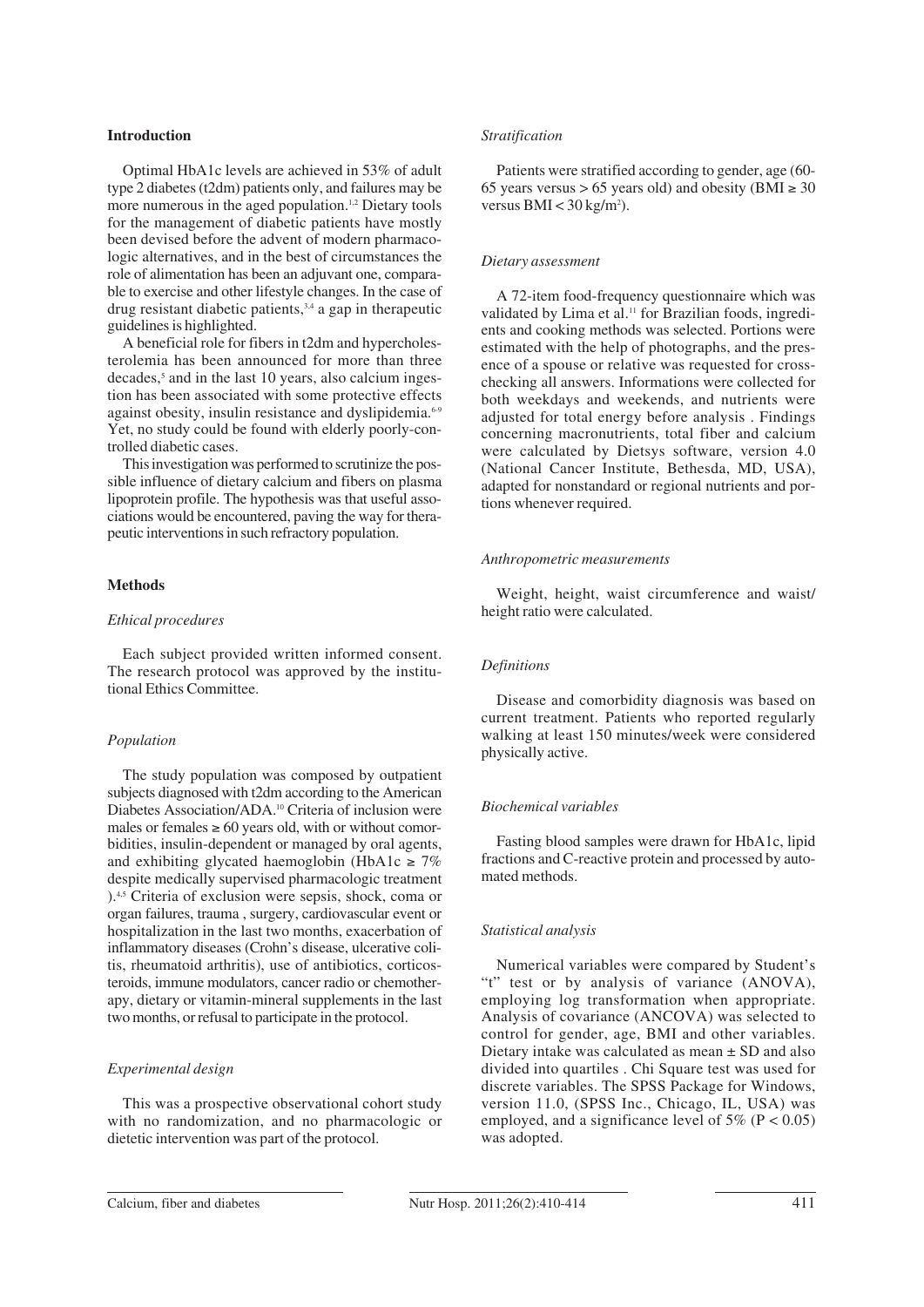| <b>Table I</b><br>General features of the population |                   |  |  |  |
|------------------------------------------------------|-------------------|--|--|--|
| Variable                                             | Results           |  |  |  |
| Age (years)                                          | $65.7 + 6.5$      |  |  |  |
| Gender (males)                                       | 24.6% (28/114)    |  |  |  |
| Arterial hypertension                                | 68.4\% (78/114)   |  |  |  |
| Smoking                                              | $3.5\%$ (4/114)   |  |  |  |
| Alcoholism                                           | $1.8\%$ (2/114)   |  |  |  |
| Physical activity                                    | 28.1\% (32/114)   |  |  |  |
| Aspirin use                                          | $13.2\%$ (15/114) |  |  |  |
| Insulin-dependence                                   | 32.5% (37/114)    |  |  |  |
| $BMI$ (kg/m <sup>2</sup> )                           | $29.0 \pm 5.3$    |  |  |  |
| Waist circumference (cm)                             | $96.9 \pm 10.3$   |  |  |  |
| Waist/height ratio                                   | $0.63 \pm 0.10$   |  |  |  |
| Weight (kg)                                          | $68.5 \pm 12.3$   |  |  |  |
| $Height$ (cm)                                        | $154 \pm 8$       |  |  |  |
| Total cholesterol (mg/dL)                            | $209 \pm 48$      |  |  |  |
| Triglycerides (mg/dL)                                | $180 \pm 109$     |  |  |  |
| $VLDL$ (mg/dL)                                       | $36.1 \pm 21.9$   |  |  |  |
| $HDL$ (mg/dL)                                        | $48.3 \pm 11.1$   |  |  |  |
| $LDL$ (mg/dL)                                        | $124 \pm 37$      |  |  |  |
| $HBA1c (\%)$                                         | $8.6 \pm 1.5$     |  |  |  |
| C-reactive protein $(mg/L)$                          | $4.2 \pm 3.9$     |  |  |  |

#### **Results**

All contacted patients agreed to the study and there were no exclusions. General features of the consecutively enrolled 114 patients are listed in table I.

Mean body mass index was in the overweight range and  $36.9\%$  of the subjects were obese (BMI  $> 30$ ) kg/m2 ). Only four participants were smokers and two admitted moderate alcohol consumption, therefore these variables were disregarded for statistical purposes. Insulin-dependence was identified in 32.5% of the cohort, all others receiving oral drugs. C-reactive protein was elevated (normal < 3mg/L) and HbA1c was > 7%, as defined in inclusion criteria.

Age, waist circumference, body mass index (BMI), physical activity, arterial hypertension and insulin dependence were similar according to gender. Nevertheless, HbA<sub>1</sub> concentration was lower in men compared to women  $(8.8 \pm 1.5 \text{ and } 7.8 \pm 0.4 \text{, respectively, P})$  $= 0.022$ ). Older patients ( $> 65$  years) exhibited lower LDL concentration despite similar BMI (130 ± 35 *vs*  $118 \pm 37$  mg/dL, P = 0.047), and CRP in obese cases was higher, without statistical confirmation  $(5.1 \pm 3.1)$ versus  $3.7 \pm 4.2$  mg/dL, P=0.065). Differences in dietary pattern could not be demonstrated .

Daily energy intake was  $1,365 \pm 565$  kcal/d, corresponding to roughly 20 kcal/kg/day. Dietary carbohydrates, fat, and saturated fat as a proportion of total calories were  $54.2 \pm 9.8$  %,  $27.1 \pm 6.2$ %, and  $8.4 \pm$ 



*Fig. 1.—Adequacy of the ingested diet. Calories (item 1) and macronutrients (items 2, 3, 5) were within the recommended limit, represented by the 100% line. Saturated fats (item 4) exceeded the allowance by 20% whereas fibers (item 6) and especially calcium (item 7) were insufficient for the needs of the population.*

3.2% respectively. Protein percentage was  $20.4 \pm$ 6.4%, with an absolute intake of about 1 g protein/ kg/day. All values were within the accepted bounds except for saturated fats (< 7%, ADA).<sup>10</sup>

Fiber intake was  $15.4 \pm 8.6$  g/day, and for calcium the value was just  $592 \pm 204$  mg/day, without differences in gender, age or BMI distribution . Daily calcium was below recommendations for the aged population (< 1,200 mg/d) in all quartiles. Cutoffs of calcium consumption quartiles were  $<$  323.5; 323.5 to  $<$  411.7; 411.7 to < 565.9 and 565.9 mg/ day respectively . Fiber ingestion was better, meeting the ideal 14 g/1,000 kcal in the highest quartile of the population (cutoff point  $\geq 19.7$  g/day  $)^{10,12}$  (fig. 1).

Carbohydrates which represented the main energy source, along with total calories, negatively correlated with total and LDL cholesterol, though lipids failed to exhibit direct association as expected. These variables including lipids exhibited reverse correlation with HbA1c but there was some gender interaction, males displaying both somewhat higher intake and significantly lower HbA1c (table II). Macronutrients also correlated between themselves, including calcium and fiber.

High calcium intake seemed advantageous for total and LDL cholesterol profile when all patients were examined. Stratification confirmed a favorable effect for those with  $BMI > 30$  kg/m<sup>2</sup>. Fiber-rich diet was endowed with even more beneficial links, correlations encompassing arterial hypertension, insulin dependence, lipid fractions and HbA1c. Though all results were significant, interaction with calcium occurred.

#### **Discussion**

The most effective dietetic intervention for diabetes remission is calorie restriction compatible with substantial and sustained weight loss, especially with the help of bariatric or metabolic surgery. In a recent series with morbidly obese persons we documented 85.7%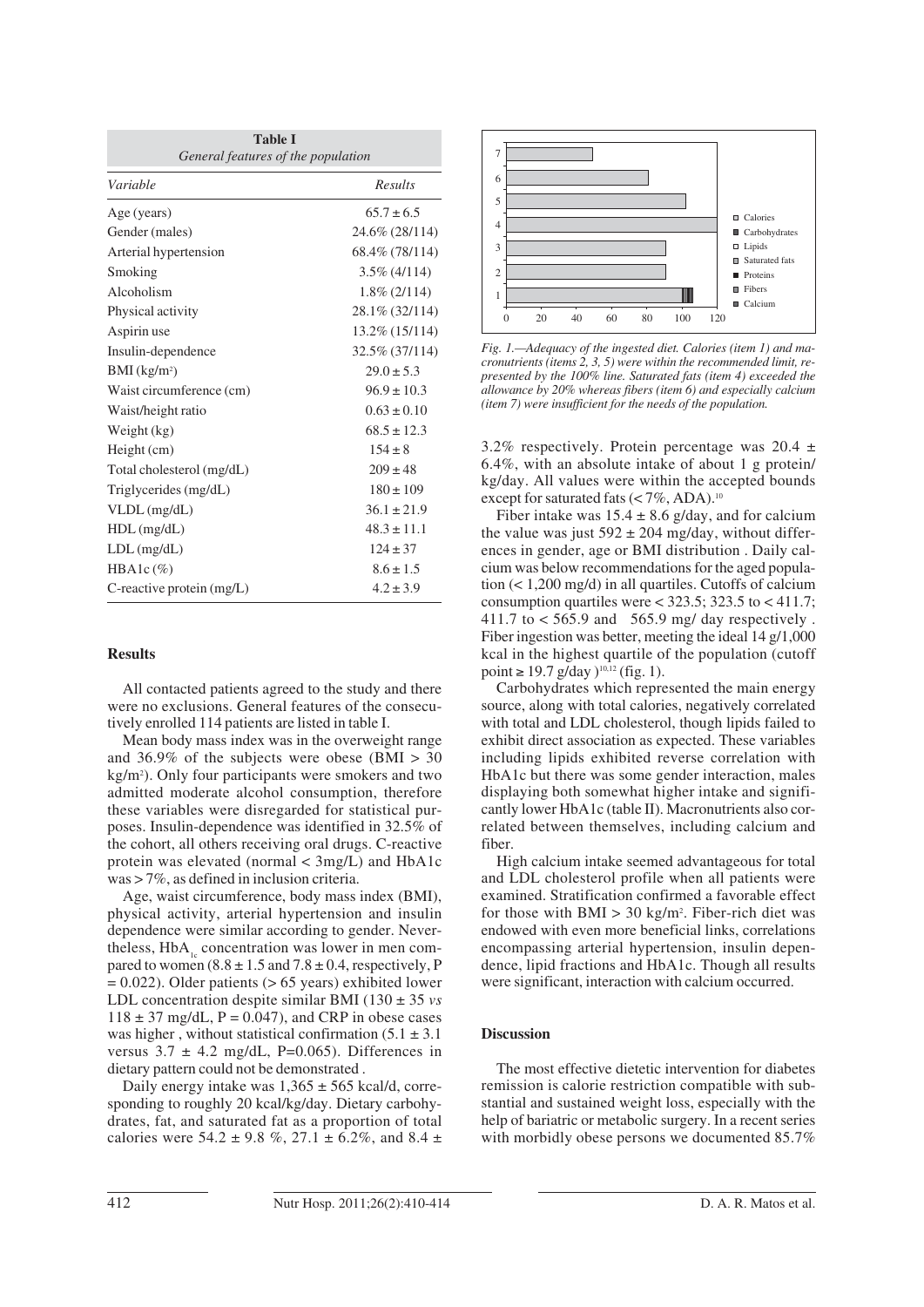|                                 |                           | <b>Table II</b>         | Correlations of macronutrients, calcium and fiber |                         |                        |
|---------------------------------|---------------------------|-------------------------|---------------------------------------------------|-------------------------|------------------------|
| Macronutrients/<br>All patients | Calories                  |                         | Carbohydrates                                     |                         | Lipids                 |
| All patients                    |                           |                         |                                                   |                         |                        |
| Total cholesterol               |                           |                         | $-0.241$<br>$(p = 0.009)$                         |                         |                        |
| LDL-cholesterol                 | $-0.189$<br>$(p = 0.047)$ |                         | $-0.250$<br>$(p = 0.008)$                         |                         |                        |
| <b>HBA1c</b>                    | $-0.213$<br>$p = 0.029$   |                         | $-0.191$<br>$p = 0.045$                           |                         | $-0217$<br>$p = 0.028$ |
| Calcium                         | All                       |                         | RMI > 30                                          |                         |                        |
| Total cholesterol               | $-0.197$<br>$p = 0.041$   |                         | $-0.284$<br>$p = 0.049$                           |                         |                        |
| LDL-cholesterol                 | $-0.201$<br>$p = 0.039$   |                         |                                                   |                         |                        |
| <b>Fibers</b>                   | All                       | $RMI \geq 30$           | BMI < 30                                          | Age > 65                | Age 60-65              |
| Hypertension                    |                           |                         | $-0.277$<br>$p = 0.033$                           | $-0.418$<br>$p = 0.001$ |                        |
| Total cholesterol               | $-0.244$<br>$p = 0.009$   | $-0.310$<br>$p = 0.038$ |                                                   |                         |                        |
| LDL-cholesterol                 | $-0.249$<br>$p = 0.008$   | $-0.291$<br>$p = 0.049$ |                                                   | $-0.351$<br>$p = 0.048$ |                        |
| <b>HBA1c</b>                    |                           |                         |                                                   | $-0.409$<br>$p = 0.024$ |                        |
| Insulin use                     | $-0.185$<br>$p = 0.049$   |                         |                                                   |                         |                        |

Obs: Only significant correlations shown; results were confirmed by multivariate analysis.

long-term response of diabetes, consistent with 60- 90% success registered by others.13,14

Energy restriction deserves theoretical consideration for current patients because most were overweight or obese. Nevertheless, dieting alone without additional lifestyle, pharmacologic or surgical interventions, will hardly achieve lasting impact on carbohydrate and lipid homeostasis. Even individuals undergoing aggressive interventions such as Roux-en-Y gastric bypass may recover part of the lost weight five or more years later.14,15

Drastic dietary restriction embodies another risk, namely deficiency of fiber and micronutrients, potentially negating some of its benefits. In the current series low-calorie alimentation was already present (mean of 1,365 kcal/day, or 20 kcal/kg/day), in line with the reduced metabolic requirements of elderly people, and the universal advice to combat weight gain in t2dm. Depending on the regimen, even in the 1,300-1,500 kcal/day range inadequacies for fiber, vitamins, minerals and trace elements have been recorded,16 and further decreases could elevate the risks.

Fibers already represent a mainstay in the management of chronic diseases.10,12 In the current series most expected correlations for fibers were confirmed, including total and LDL-cholesterol, and need for

insulin. Only selected groups exhibited a positive impact regarding arterial hypertension as well as HbA1c concentration, suggesting that age, body mass and perhaps additional factors modulate the metabolic effect of dietary fiber.

Calcium input, or indirectly consumption of milk and dairy foods, is much less studied and reports about diabetes protection are controversial. A negative relationship between high calcium intake combined with vitamin D, and HbA1c along with body weight, was demonstrated in diabetics<sup>9</sup> but benefits were questionable in metabolic syndrome.<sup>17</sup> The mechanisms underlying this pathway are not completely understood, but could involve parathyroid hormone and 1,25-dihydroxycholecalciferol  $(1,25(OH)_2D_3)$ , and result in lipogenesis and decreased fat oxidation within adipose tissue.<sup>6,7,9,17</sup> In weaning rats release of adiponectin by visceral adipocytes is also impaired.8

Canadian guidelines for the management of hypertension endorse low-fat dairy foods.18 In contrast, several large trials failed to register a protective effect of calcium and vitamin D against t2dm as well as metabolic syndrome, and specific directives regarding calcium ingestion for such populations are lacking.<sup>7,17</sup>

Part of the inconsistencies should be attributed to interaction between calcium, fiber and other nutrients. Indeed, many foodstuffs interact with each other , and the impact of some may be overwhelming. In European studies scrutinizing up to 25 nutritional measurements, just a handful of meal components nominally bread, plant foods, dairy products, meat and oils largely explained the variations of all such nutrients.19 Depending on adopted diet and statistical model, high intake of certain components might overshadow the influence of calcium.

A threshold-effect has also been advocated , only patients with serious calcium depletion being candidates for reversible changes.17 In this sense, further interventional studies are advisable not only to confirm current evidence, but also to pinpoint the ideal contexts for supplementation.

This is to the best of our knowledge, the first study to address the therapeutic implications of dietary components in inadequately controlled t2dm of older persons. The strength of focusing fiber and calcium is that wholesale lifestyle and macronutrient shifts, required for sustained weight loss and metabolic changes, represent a nearly insurmountable challenge in such circumstances. Frailty, malnutrition and hypoglycemia could be triggered by harsh or unbalanced regimens,<sup>1</sup> or at least high drop-out rates.1,4 In contrast enhancement of a few key ingredients is less cumbersome to implement and easier to adhere to, thus potentially representing a more practical alternative.

## **Conclusions**

Calcium and fiber in the diet correlated with serum lipids, whereas fiber alone displayed a protective asso